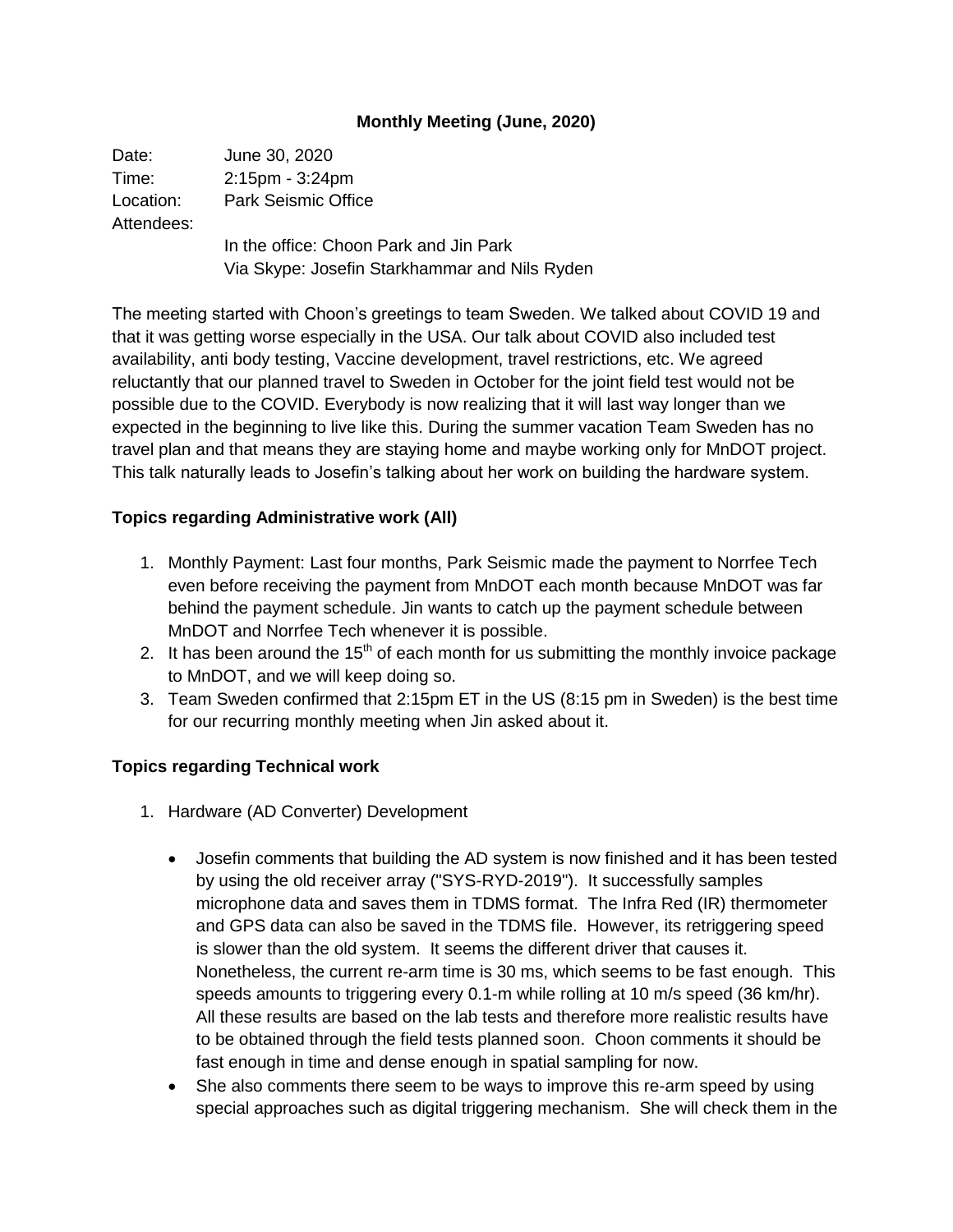near-future. It seems only either of the two, not both, is available with this system; i.e., fast trigger or availability of pre-trigger samples. She sent inquiries to NI and is waiting for reply.

- Josefin and Nils agree that triggering mechanism needs to be studied in more detail because it is also closely related to the possible risk of "false" triggering by the ambient noise. So, both the triggering amplitude level in the system and the mechanism itself (e.g., by detecting the sound level at channel #1 or the level at a separate microphone attached near the source) should be simultaneously considered. It seems very important to find the optimum trigger level that is not easily influenced by the ambient noise.
- Josefin comments the re-arm time seems fixed regardless total number of channels.
- Josefin and Nils comment that, because Josefin has not been physically well for a while, they could not go out for field test yet. But, it seems they now can go out to do it soon.
	- Choon comments that, for September NRRA presentation, we can plan to show some new field data set collected by using the new system and/or old system also for reference.
- 2. Hardware (Receiver Array) Development
	- All (Choon, Josefin, and Nils) now talk about the optimum array configuration. All agree it has to be as much close to the previous development as possible because otherwise it will take another lengthy R&D stage. Choon comments if it would be long enough to use current configuration for 24-channel with 0.75-cm channel spacing to cover the aimed HMA layer thickness range (e.g., 5 cm - 25 cm). Nils replies it will have to be based on the new field test results. Nils replies it would be a sufficient configuration for now that can generate results comparable to those obtained with a full 48-channel system. But, the new field test results will be able to tell us more about it.
	- Choon wants to know if the 24-channel array can be long enough to measure the curved part of A0 mode, or it needs to be longer to catch it. Choon also asks Josefin if it is simple to change the 48-channel array to 24-channel array with twice current microphone spacing. Josefin replies it can be relatively simple.
	- Nils comments he will collect walkaway data sets by using different impact sources (e.g., bouncing ball, hammer, etc.) during the next field test.
	- Nils comments that it was always tough to observe the curved part of A0 mode from his experience. On the other hand, the Impact Echo (IE) can also be useful as an alternative (or supportive) method in the thickness (H) evaluation.
		- Choon comments that he tested the two IE approaches described in the two papers Nils sent and both turned out highly promising. So, he plans to include IE as another method of H evaluation.
- 3. Future Plan